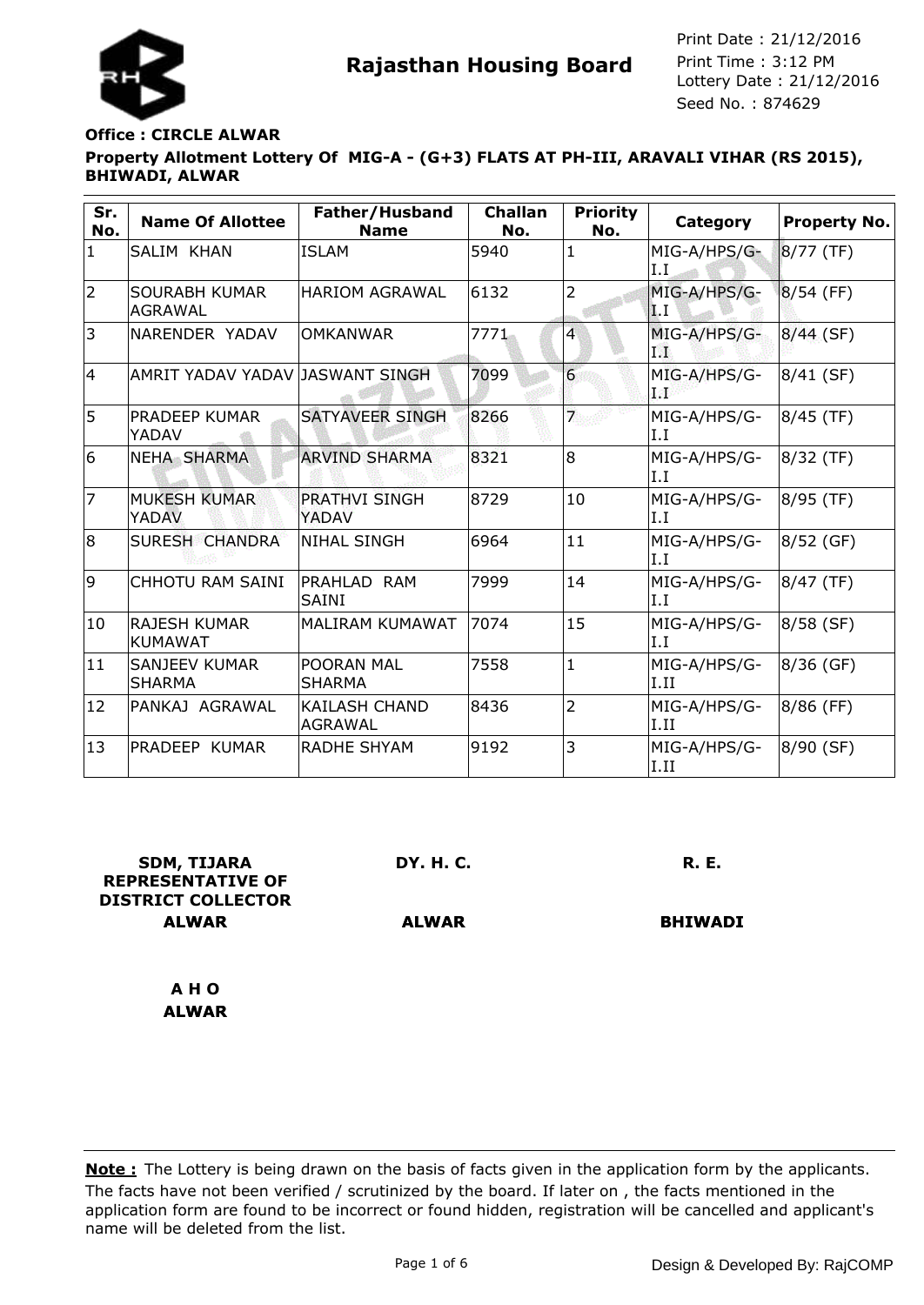

# **Property Allotment Lottery Of MIG-A - (G+3) FLATS AT PH-III, ARAVALI VIHAR (RS 2015), BHIWADI, ALWAR Office : CIRCLE ALWAR**

| Sr.<br>No. | <b>Name Of Allottee</b>                | Father/Husband<br><b>Name</b>        | <b>Challan</b><br>No. | <b>Priority</b><br>No. | Category                | <b>Property No.</b> |
|------------|----------------------------------------|--------------------------------------|-----------------------|------------------------|-------------------------|---------------------|
| 14         | ANIL KUMAR                             | <b>LEELA RAM</b>                     | 6861                  | 5                      | MIG-A/HPS/G-<br>I.II    | $8/42$ (SF)         |
| 15         | <b>SUNIL KUMAR</b><br><b>BANSAL</b>    | <b>BASSU RAM BANSAL</b>              | 6026                  | 6                      | MIG-A/HPS/G-<br>11. II' | 8/88 (FF)           |
| 16         | NEELAM KUMARI                          | JEEVAN DAS                           | 7468                  |                        | MIG-A/HPS/G-<br>TМ      | $8/23$ (FF)         |
| 17         | YOGENDRA KUMAR<br><b>MITTAL</b>        | <b>SHYAM SUNDER</b><br><b>MITTAL</b> | 7127                  | T                      | MIG-A/HPS/G-<br>435     | 8/27 (SF)           |
| 18         | <b>SUBH KARAN</b><br><b>SHARMA</b>     | <b>MADAN LAL SHARMA</b>              | 9222                  | $\overline{4}$         | MIG-A/HPS/G-<br>II.I    | 8/55 (FF)           |
| 19         | POOJA JAIN POOJA<br><b>JAIN</b>        | <b>MUKESH JAIN</b>                   | 6705                  | 7                      | MIG-A/HPS/G-<br>II.I    | 8/60 (SF)           |
| 20         | <b>ANIL KUMAR YADAV</b>                | <b>DHARAM SINGH</b><br>YADAV         | 6369                  | $\overline{8}$         | MIG-A/HPS/G-<br>II.I    | 8/25 (SF)           |
| 21         | <b>RAMESH CHANDER</b><br><b>JANGRA</b> | <b>RAM PRASAD</b><br><b>JANGRA</b>   | 8316                  | 9                      | MIG-A/HPS/G-<br>II.I    | 8/70 (FF)           |
| 22         | <b>ASHOK PANCHAL</b>                   | <b>BALESHWAR</b><br><b>PANCHAL</b>   | 6077                  | 10                     | MIG-A/HPS/G-<br>II.I    | 8/83 (GF)           |
| 23         | VIKRAM YADAV                           | <b>RAM SINGH</b>                     | 8889                  | 11                     | MIG-A/HPS/G-<br>II.I    | 8/17 (GF)           |
| 24         | NARENDER KUMAR                         | <b>HARI CHAND</b><br><b>KHATANA</b>  | 7637                  | 12                     | MIG-A/HPS/G-<br>II.I    | 8/24 (FF)           |
| 25         | LALIT KUMAR ARORA JAGDISH ARORA        |                                      | 7443                  | 13                     | MIG-A/HPS/G-<br>II.I    | 8/22 (FF)           |
| 26         | <b>DEEPAK</b><br><b>KHARBANDA</b>      | <b>DHRAMVEER</b><br>KHARBANDA        | 6375                  | 14                     | MIG-A/HPS/G-<br>II.I    | 8/81 (GF)           |

| <b>SDM, TIJARA</b><br><b>REPRESENTATIVE OF</b><br><b>DISTRICT COLLECTOR</b> | <b>DY. H. C.</b> | <b>R. E.</b>   |
|-----------------------------------------------------------------------------|------------------|----------------|
| <b>ALWAR</b>                                                                | <b>ALWAR</b>     | <b>BHIWADI</b> |
|                                                                             |                  |                |
| A H O                                                                       |                  |                |
| <b>ALWAR</b>                                                                |                  |                |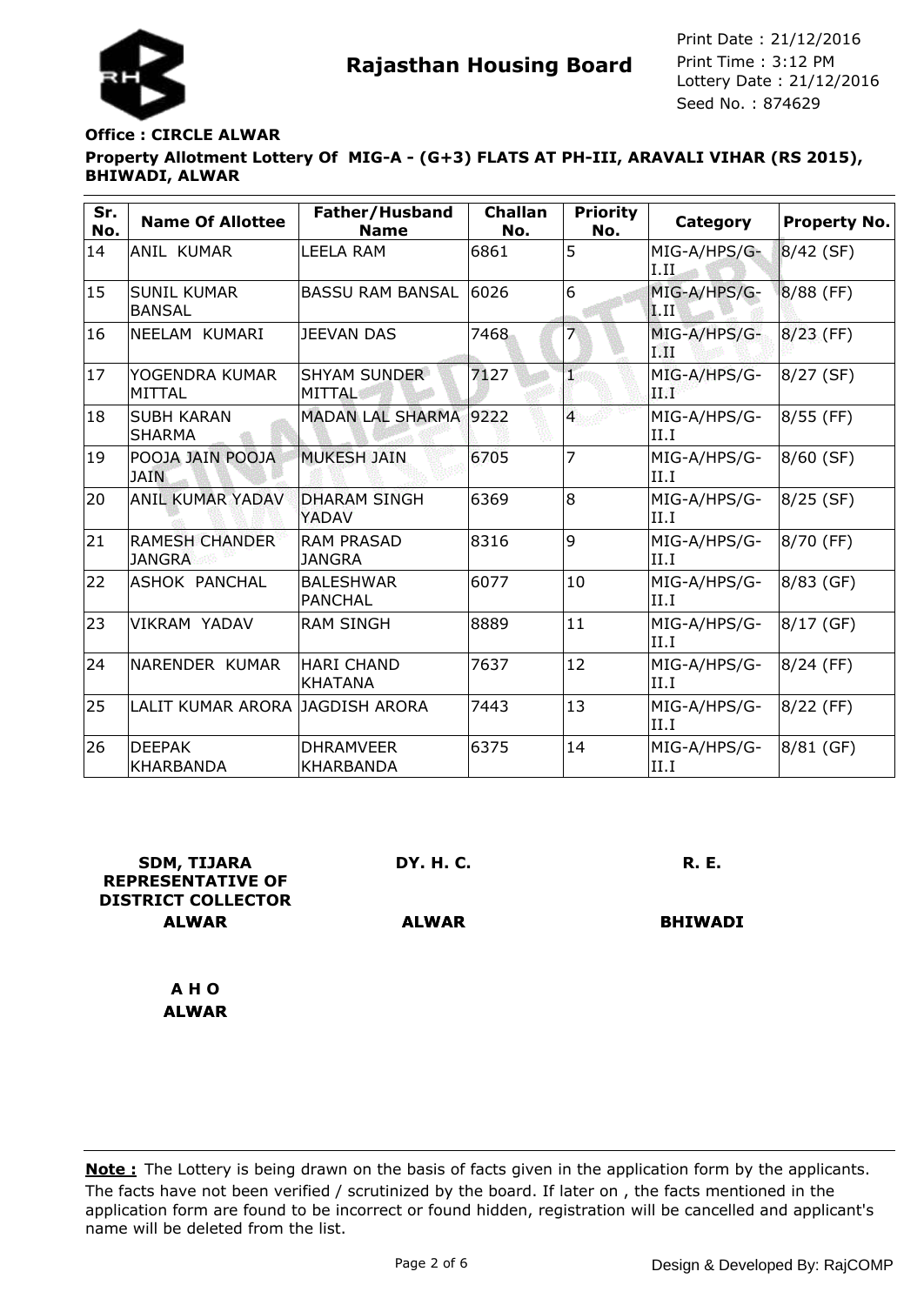

# **Office : CIRCLE ALWAR**

# **Property Allotment Lottery Of MIG-A - (G+3) FLATS AT PH-III, ARAVALI VIHAR (RS 2015), BHIWADI, ALWAR**

| Sr.<br>No. | <b>Name Of Allottee</b>              | Father/Husband<br><b>Name</b>         | <b>Challan</b><br>No. | <b>Priority</b><br>No. | <b>Category</b>       | <b>Property No.</b> |
|------------|--------------------------------------|---------------------------------------|-----------------------|------------------------|-----------------------|---------------------|
| 27         | <b>DEEPAK KUMAR</b><br><b>TOLANI</b> | <b>KISHAN CHAND</b>                   | 6459                  | 15                     | MIG-A/HPS/G-<br>II.I  | 8/80 (TF)           |
| 28         | RAJENDRA BAJETHA BACHE SINGH         |                                       | 5525                  | 16                     | MIG-A/HPS/G-<br>HI.I' | $8/26$ (SF)         |
| 29         | <b>KAILASH SINGH</b>                 | <b>MADAN PAL SINGH</b>                | 6317                  | 17                     | MIG-A/HPS/G-<br>TK    | $8/64$ (TF)         |
| 30         | IMEHAR CHAND                         | <b>BHONDU RAM</b>                     | 7893                  | 19                     | MIG-A/HPS/G-<br>a Bi  | 8/61 (TF)           |
| 31         | <b>SOHAN LAL SWAMI</b>               | NARSIDAS SWAMI                        | 6080                  | 21                     | MIG-A/HPS/G-<br>II.I  | 8/75 (SF)           |
| 32         | PRASHANT KUMAR                       | LATE SH V B PANDEY 8671               |                       | 22                     | MIG-A/HPS/G-<br>II.I  | 8/92 (SF)           |
| 33         | <b>SHIV SHANKAR</b><br><b>GUPTA</b>  | <b>MANGE LAL GUPTA</b>                | 7794                  | 24                     | MIG-A/HPS/G-<br>II.I  | 8/30 (TF)           |
| 34         | JITENDER YADAV                       | MANGAT RAM YADAV 6540                 |                       | 25                     | MIG-A/HPS/G-<br>II.I  | 8/21 (FF)           |
| 35         | <b>GULAB CHAND</b><br><b>WADHWA</b>  | LATE LAXMAN DASS<br><b>WADHWA</b>     | 8701                  | 26                     | MIG-A/HPS/G-<br>II.I  | 8/91 (SF)           |
| 36         | ANITA TYAGI                          | <b>BIJENDRA KUMAR</b><br><b>TYAGI</b> | 7182                  | 27                     | MIG-A/HPS/G-<br>II.I  | 8/37 (FF)           |
| 37         | <b>ATISH RANJAN</b><br><b>PANDA</b>  | <b>SRIBATSA KUMAR</b><br><b>PANDA</b> | 7629                  | 28                     | MIG-A/HPS/G-<br>II.I  | 8/79 (TF)           |
| 38         | USHA SOLANKI                         | <b>CHAND RAM</b><br><b>SOLANKI</b>    | 5593                  | 29                     | MIG-A/HPS/G-<br>II.I  | 8/46 (TF)           |
| 39         | <b>VIJAY DHAWAN</b>                  | RAMPAL DHAWAN                         | 5865                  | 30                     | MIG-A/HPS/G-<br>II.I  | 8/18 (GF)           |

| <b>SDM, TIJARA</b><br><b>REPRESENTATIVE OF</b><br><b>DISTRICT COLLECTOR</b> | <b>DY. H. C.</b> | <b>R. E.</b>   |
|-----------------------------------------------------------------------------|------------------|----------------|
| <b>ALWAR</b>                                                                | <b>ALWAR</b>     | <b>BHIWADI</b> |
|                                                                             |                  |                |
| A H O                                                                       |                  |                |
| <b>ALWAR</b>                                                                |                  |                |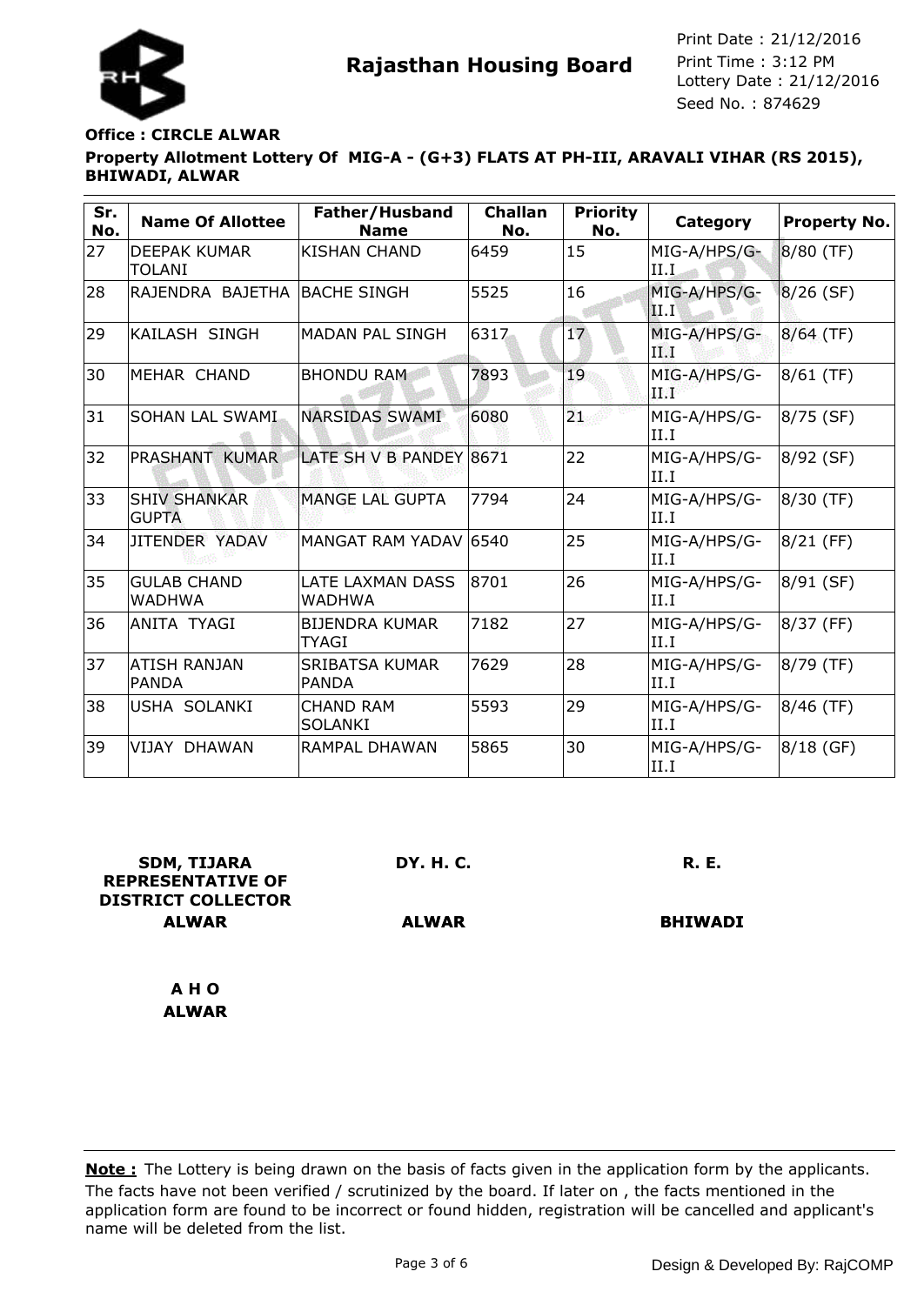

# **Property Allotment Lottery Of MIG-A - (G+3) FLATS AT PH-III, ARAVALI VIHAR (RS 2015), BHIWADI, ALWAR Office : CIRCLE ALWAR**

| Sr.<br>No. | <b>Name Of Allottee</b>              | Father/Husband<br><b>Name</b>       | <b>Challan</b><br>No. | <b>Priority</b><br>No.  | Category                     | Property No. |
|------------|--------------------------------------|-------------------------------------|-----------------------|-------------------------|------------------------------|--------------|
| 40         | DR.SHIVI GOYAL                       | <b>BISHAN SARUP</b><br><b>GUPTA</b> | 7450                  | 3                       | MIG-A/HPS/G-<br>II.IL        | $8/62$ (TF)  |
| 41         | TEK CHAND TANWAR RAM SWAROOP         | <b>TANWAR</b>                       | 6434                  | $\mathbf{1}$            | MIG-A/HPS/G-<br>IV           | 8/57 (SF)    |
| 42         | <b>VIJAY KUMAR</b>                   | <b>KISHAN CHAND</b>                 | 7431                  | $\overline{2}$          | MIG-A/HPS/G-<br>$\mathbf{N}$ | $8/73$ (SF)  |
| 43         | DEVENDRA -                           | <b>SHYAM LAL</b>                    | 6008                  | $\overline{\mathbf{3}}$ | MIG-A/HPS/G-<br>ЛV           | 8/68 (GF)    |
| 44         | JITENDRA KUMAR                       | <b>MEWA RAM</b>                     | 6673                  | 5.                      | MIG-A/HPS/G-<br>IV           | 8/93 (TF)    |
| 45         | <b>HOSIYAR SINGH</b>                 | <b>OMKAR</b>                        | 6559                  | 6                       | MIG-A/HPS/G-<br><b>IV</b>    | 8/74 (SF)    |
| 46         | POOJA KUMARI                         | <b>ASHOK KUMAR</b>                  | 5974                  | 7                       | MIG-A/HPS/G-<br>IV           | 8/35 (GF)    |
| 47         | MAHIPAL <sup>®</sup> .               | <b>RAMDHAN</b>                      | 5554                  | 9                       | MIG-A/HPS/G-<br>lIV          | 8/40 (FF)    |
| 48         | <b>ASHA KUMARI</b><br><b>KAKODIA</b> | <b>GANPAT RAM</b>                   | 8313                  | 10                      | MIG-A/HPS/G-<br><b>IV</b>    | 8/72 (FF)    |
| 49         | DEVENDER KUMAR                       | <b>JAGDISH PRASAD</b>               | 7274                  | $\mathbf{1}$            | MIG-A/HPS/G-<br>IX.I         | 8/51 (GF)    |
| 50         | IMAMTA MEENA                         | <b>MOHAN LAL MEENA</b>              | 8428                  | $\mathbf{1}$            | MIG-A/HPS/G-V 8/43 (SF)      |              |
| 51         | <b>SAYAR KUMAR</b><br><b>MEENA</b>   | <b>KANA RAM</b>                     | 9199                  | 6                       | MIG-A/HPS/G-V 8/85 (FF)      |              |
| 52         | <b>JAGAN LAL MEENA</b>               | <b>BHORE LAL MEENA</b>              | 9262                  | 8                       | MIG-A/HPS/G-V 8/49 (GF)      |              |
| 53         | KITAB DEVI                           | LT.BADLU RAM                        | 8009                  | 1                       | MIG-A/HPS/G-<br>VIII         | 8/89 (SF)    |

| <b>SDM, TIJARA</b><br><b>REPRESENTATIVE OF</b><br><b>DISTRICT COLLECTOR</b> | <b>DY. H. C.</b> | <b>R. E.</b>   |
|-----------------------------------------------------------------------------|------------------|----------------|
| <b>ALWAR</b>                                                                | <b>ALWAR</b>     | <b>BHIWADI</b> |
| A H O                                                                       |                  |                |
| <b>ALWAR</b>                                                                |                  |                |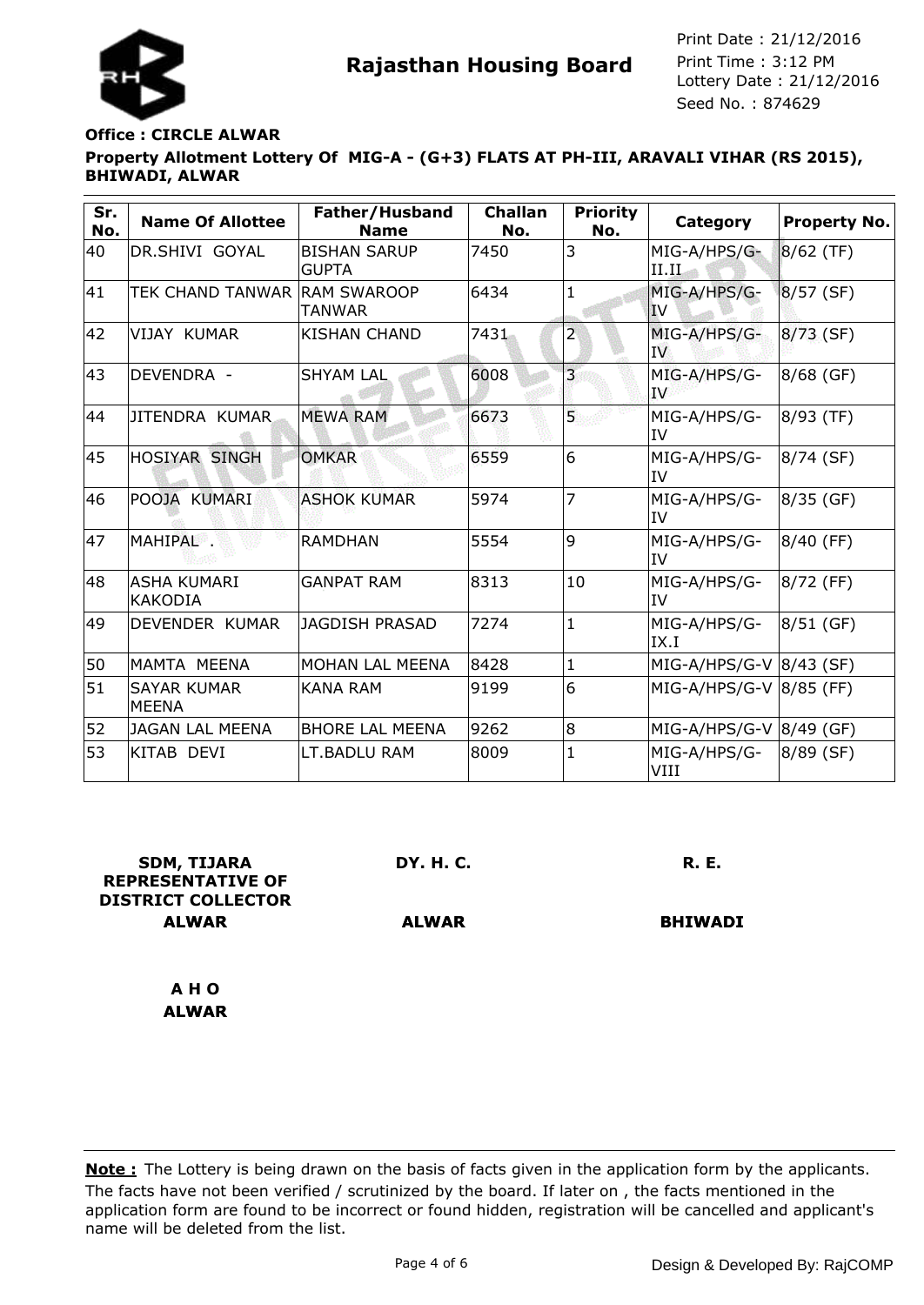

# **Property Allotment Lottery Of MIG-A - (G+3) FLATS AT PH-III, ARAVALI VIHAR (RS 2015), BHIWADI, ALWAR Office : CIRCLE ALWAR**

| Sr.<br>No. | <b>Name Of Allottee</b>             | Father/Husband<br><b>Name</b>          | <b>Challan</b><br>No. | <b>Priority</b><br>No.  | Category                 | <b>Property No.</b> |
|------------|-------------------------------------|----------------------------------------|-----------------------|-------------------------|--------------------------|---------------------|
| 54         | VIJAY SINGH                         | <b>HARLAL</b>                          | 6413                  | 2                       | MIG-A/HPS/G-<br>VIII     | $8/38$ (FF)         |
| 55         | RAHUL KUMAR                         | <b>VINOD KUMAR</b>                     | 6541                  | $\mathbf{1}$            | MIG-A/ORS/G-<br>1. I     | $8/65$ (GF)         |
| 56         | RAJEEV SHARMA                       | <b>HARISH CHANDRA</b><br><b>SHARMA</b> | 8793                  | 3                       | MIG-A/ORS/G-<br>哦        | $8/33$ (GF)         |
| 57         | <b>BAL KISHAN JOSHI</b>             | <b>PRATAP CHAND</b><br><b>JOSHI</b>    | 6101                  | $\overline{\mathbf{3}}$ | MIG-A/ORS/G-<br>di Silve | 8/29 (TF)           |
| 58         | SUNIL KUMAR                         | <b>HARI SINGH</b>                      | 5531                  | T.                      | MIG-A/ORS/G-<br>II.I     | 8/94 (TF)           |
| 59         | PREM BEHARI YADAV BRIJ BEHARI YADAV |                                        | 6568                  | $\overline{2}$          | MIG-A/ORS/G-<br>II.I     | 8/19 (GF)           |
| 60         | <b>BHANWAR SINGH</b>                | <b>BIJENDRA SINGH</b>                  | 7486                  | 5                       | MIG-A/ORS/G-<br>III.I    | 8/56 (FF)           |
| 61         | KRISHAN KUMAR                       | <b>JAGMAL SINGH</b>                    | 8360                  | 6                       | MIG-A/ORS/G-<br>II.I     | 8/87 (FF)           |
| 62         | SANJAY KUMAR                        | RAMESHWAR DAYAL                        | 6800                  | 7                       | MIG-A/ORS/G-<br>II.I     | 8/31 (TF)           |
| 63         | MAHENDER KUMAR                      | <b>JAGDISH PRASAD</b>                  | 8776                  | 9                       | MIG-A/ORS/G-<br>II.I     | 8/82 (GF)           |
| 64         | MANOJ KUMAR                         | <b>KANWAR SINGH</b>                    | 8130                  | 10                      | MIG-A/ORS/G-<br>II.I     | 8/53 (FF)           |
| 65         | <b>GULRAJ BAGRI</b>                 | <b>RATI RAM</b>                        | 8586                  | $\mathbf{1}$            | MIG-A/ORS/G-<br>lIV      | 8/66 (GF)           |
| 66         | <b>KISHAN LAL</b>                   | <b>MOHAN LAL</b>                       | 6794                  | $\overline{4}$          | MIG-A/ORS/G-<br>lIV      | 8/59 (SF)           |

| <b>SDM, TIJARA</b><br><b>REPRESENTATIVE OF</b><br><b>DISTRICT COLLECTOR</b> | <b>DY. H. C.</b> | <b>R. E.</b>   |
|-----------------------------------------------------------------------------|------------------|----------------|
| <b>ALWAR</b>                                                                | <b>ALWAR</b>     | <b>BHIWADI</b> |
| AHO                                                                         |                  |                |
| <b>ALWAR</b>                                                                |                  |                |